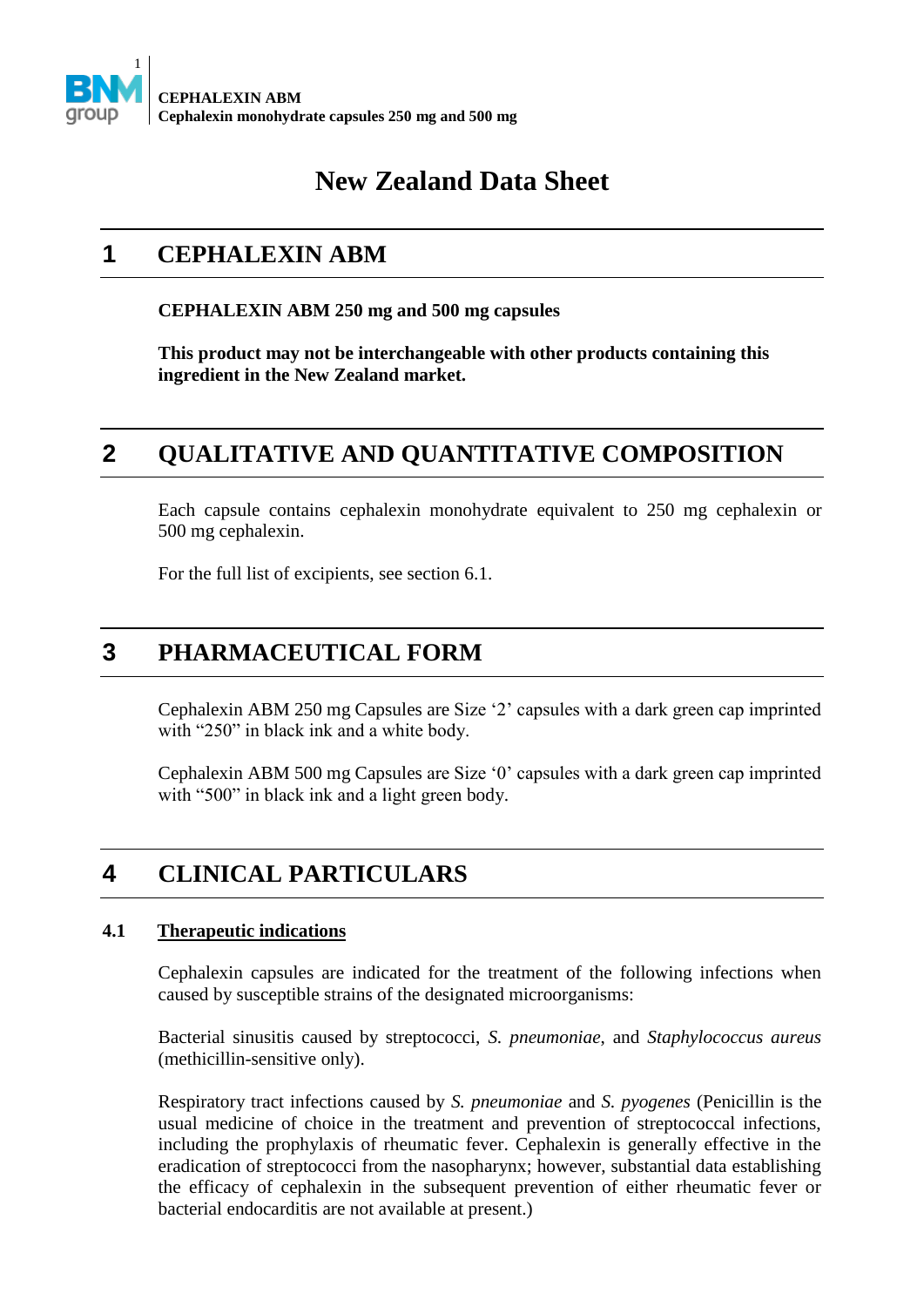

Otitis media due to *S. pneumoniae*, *H. influenzae*, staphylococci, streptococci, and *M. catarrhalis*.

Skin and skin-structure infections caused by staphylococci and/or streptococci.

Bone infections caused by staphylococci and/or *P. mirabilis*.

Genitourinary tract infections, including acute prostatitis, caused by *E. coli*, *P. mirabilis*, and *Klebsiella pneumoniae*.

Dental infections caused by staphylococci and/or streptococci.

Note: Culture and susceptibility tests should be initiated prior to and during therapy. Renal function studies should be performed when indicated.

#### **4.2 Dose and method of administration**

#### **Dose**

## Adults

The adult dosage ranges from 1 to 4 g daily in divided doses. The usual adult dose is 250 mg every 6 hours. For the following infections, a dosage of 500 mg may be administered every 12 hours: streptococcal pharyngitis, skin and skin-structure infections, and uncomplicated cystitis in patients over 15 years of age. Cystitis therapy should be continued for 7 to 14 days. For more severe infections or those caused by less susceptible organisms, larger doses may be needed. If daily doses of cephalexin greater than 4 g are required, parenteral cephalosporins, in appropriate doses, should be considered.

#### Children

The usual recommended daily dosage for children is 25 to 50 mg/kg in divided doses. For streptococcal pharyngitis in patients over 1 year of age, mild, uncomplicated urinary tract infections, and for skin and skin-structure infections, the total daily dose may be divided and administered every 12 hours.

In severe infections, the dosage may be doubled.

In the therapy of otitis media, clinical studies have shown that a dosage of 75 to 100 mg/kg/day in 4 divided doses is required.

In the treatment of β-haemolytic streptococcal infections, a therapeutic dosage of cephalexin should be administered for at least 10 days.

#### **Method of administration**

Cephalexin capsules are administered orally.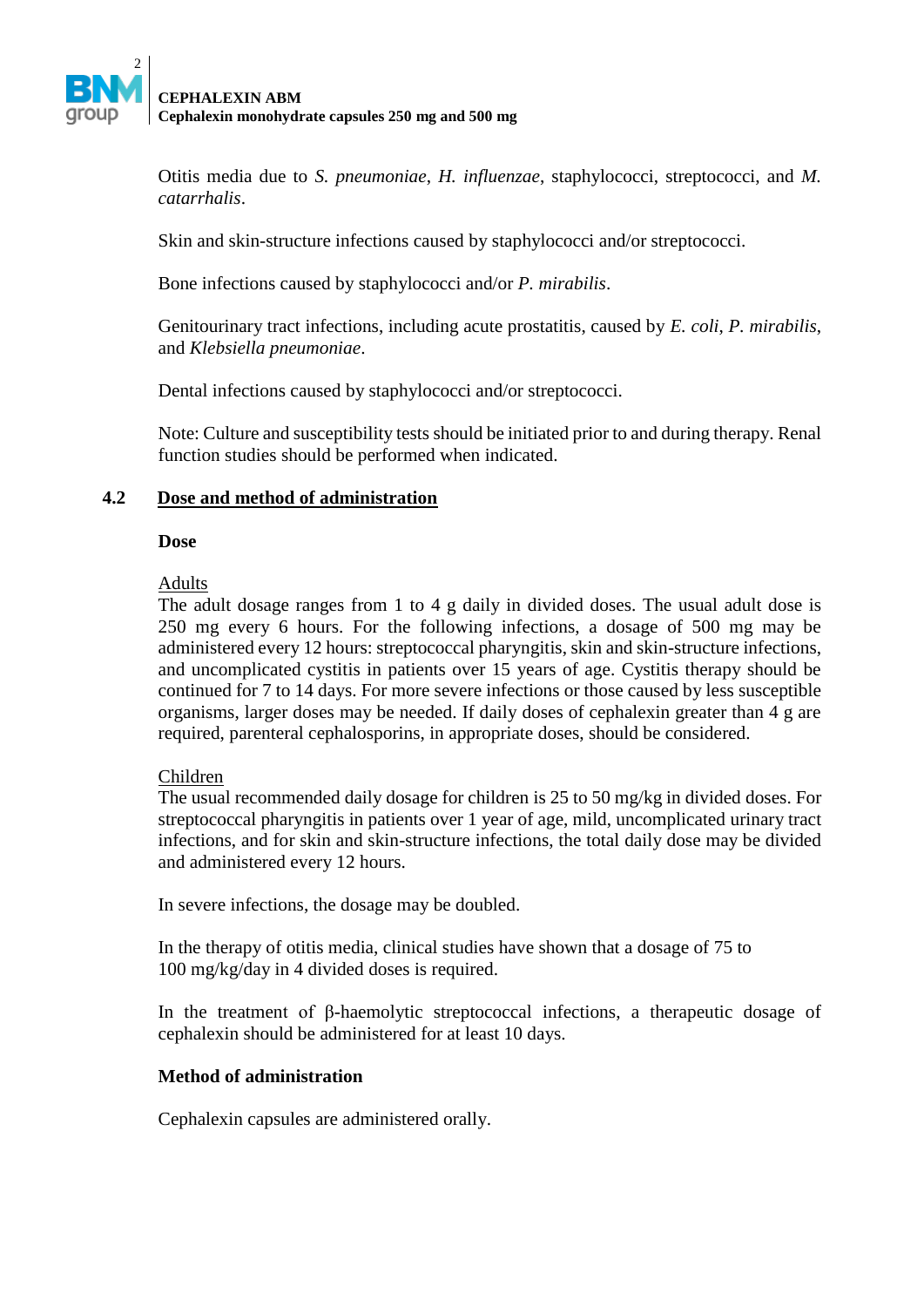

#### **4.3 Contraindications**

Cephalexin ABM Capsules are contraindicated in patients who have had previous experience of a major allergy to a cephalosporin or penicillin, or those who have experienced hypersensitivity to any of the excipients.

### **4.4 Special warnings and precautions for use**

## *Warnings*

Before cephalexin therapy is instituted, careful inquiry should be made concerning previous hypersensitivity reactions to cephalosporins and penicillin. Cephalexin should be given with caution to patients who have experienced symptoms of allergy associated with a cephalosporin or penicillin. Serious acute hypersensitivity reactions may require adrenaline and other emergency measures.

There is some clinical and laboratory evidence of partial cross-allergenicity of the penicillins and the cephalosporins. Patients have been reported to have had severe reactions (including anaphylaxis) to both medicines. Any patient who has demonstrated some form of allergy, particularly to medicines, should receive antibiotics cautiously. No exception should be made with regard to cephalexin capsules.

Pseudomembranous colitis has been reported with virtually all broad-spectrum antibiotics (including macrolides, semisynthetic penicillins, and cephalosporins); therefore, it is important to consider its diagnosis in patients who develop diarrhoea in association with the use of antibiotics including cephalosporin. Such colitis may range in severity from mild to life-threatening. Mild cases of pseudomembranous colitis usually respond to medicine discontinuance alone. In moderate to severe cases, appropriate measures should be taken. Drugs which delay peristalsis may prolong and/or worsen the condition and should not be used.

#### *Precautions*

## **General**

Patients should be followed carefully so that any side effects or unusual manifestations of medicine idiosyncrasy may be detected. If an allergic reaction to cephalexin occurs, the medicine should be discontinued, and the patient treated with the usual agents (e.g. adrenaline or other pressor amines, antihistamines, or corticosteroids).

Prolonged use of cephalexin may result in the overgrowth of non-susceptible organisms. Careful observation of the patient is essential. If superinfection occurs during therapy, appropriate measures should be taken.

Cephalexin capsules should be administered with caution in the presence of markedly impaired renal function. Under such conditions, careful clinical observation and laboratory studies should be made because safe dosage may be lower than that usually recommended.

Indicated surgical procedures should be performed in conjunction with antibiotic therapy.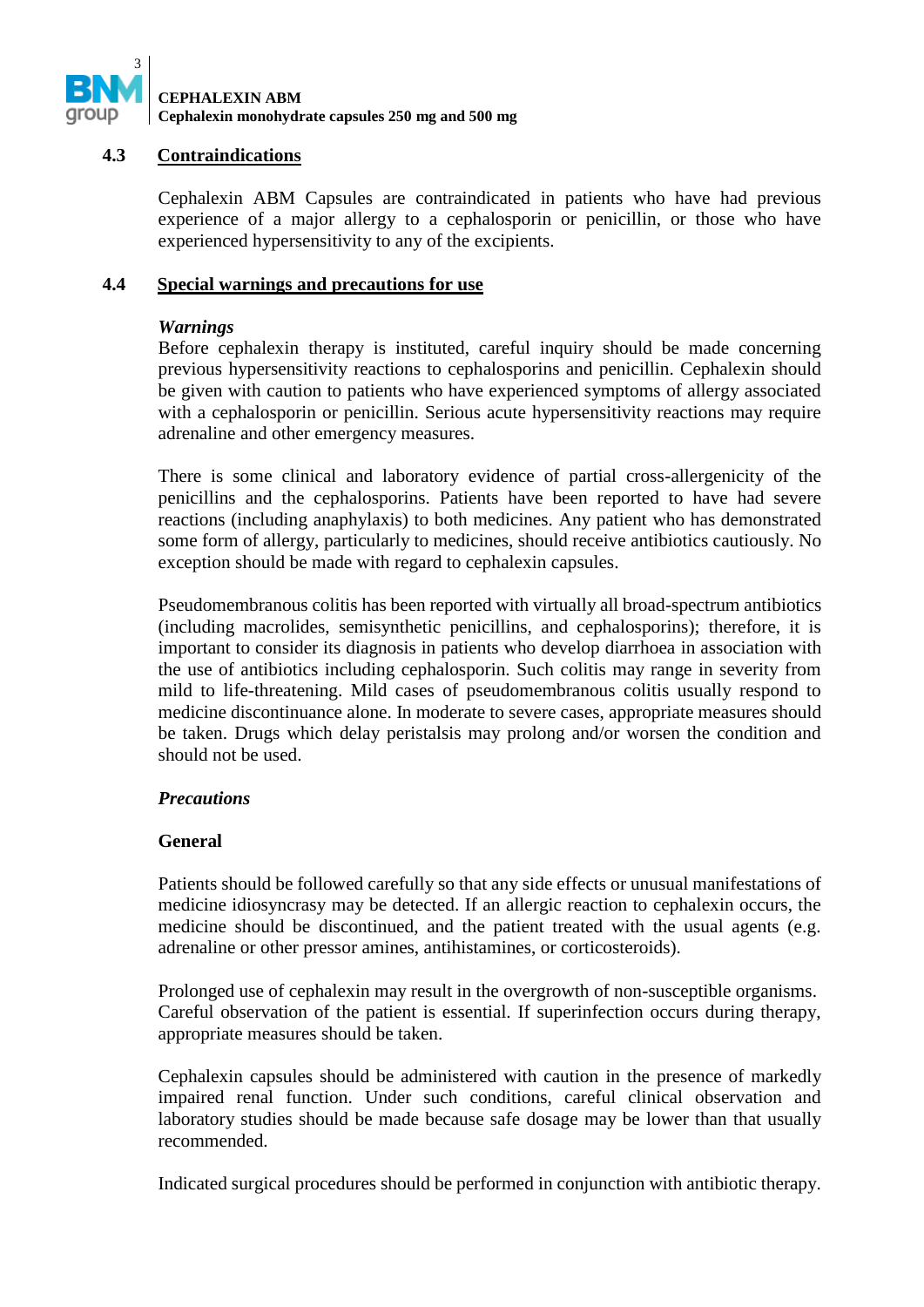

As with other β-lactams the renal excretion of cephalexin is inhibited by probenecid.

Broad-spectrum antibiotics should be prescribed with caution in individuals with a history of gastrointestinal disease, particularly colitis.

Prolonged prothrombin time may occur in patients receiving protracted antimicrobial therapy.

As a result of administration of cephalexin, a false-positive reaction for glucose in the urine may occur. This has been observed with Benedict's and Fehling's solutions and also with Clinitest<sup>®</sup> tablets. Positive direct Coombs' tests have been reported during treatment with the cephalosporin antibiotics. In haematologic studies or in transfusion crossmatching procedures when antiglobulin tests are performed on the minor side or in Coombs' testing of newborns whose mothers have received cephalosporin antibiotics before parturition, it should be recognised that a positive Coombs' test may be due to the medicine.

#### **Use in pregnancy**

Safe use of this product during pregnancy has not been established (see Section 4.6 Fertility, pregnancy and lactation).

#### **4.5 Interaction with other medicines and other forms of interaction**

Cephalexin capsules may cause a false-positive glucose reaction in urine with Benedict's and Fehling's solutions and Clinitest® tablets.

Positive direct Coombs' tests have been reported during treatment with the cephalosporin antibiotics. In haematologic studies or in transfusion cross-matching procedures when antiglobulin tests are performed on the minor side or in Coombs' testing of newborns whose mothers have received cephalosporin antibiotics before parturition, it should be recognised that a positive Coombs' test may be due to the medicine.

As with other β-lactams, the renal excretion of cephalexin is inhibited by probenecid.

In healthy subjects given single 500 mg doses of cephalexin and metformin, plasma metformin Cmax and AUC increased by an average of 34% and 24%, respectively, and metformin renal clearance decreased by an average of 14%. No information is available about the interaction of cephalexin and metformin following multiple dose administration.

#### **4.6 Fertility, pregnancy and lactation**

#### **Pregnancy**

The daily oral administration of cephalexin to rats in doses of 250 or 500 mg/kg prior to and during pregnancy, or to rats and mice during the period of organogenesis only, had no adverse effect on fertility, foetal viability, foetal weight, or litter size. Note that the safety of cephalexin during pregnancy in humans has not been established.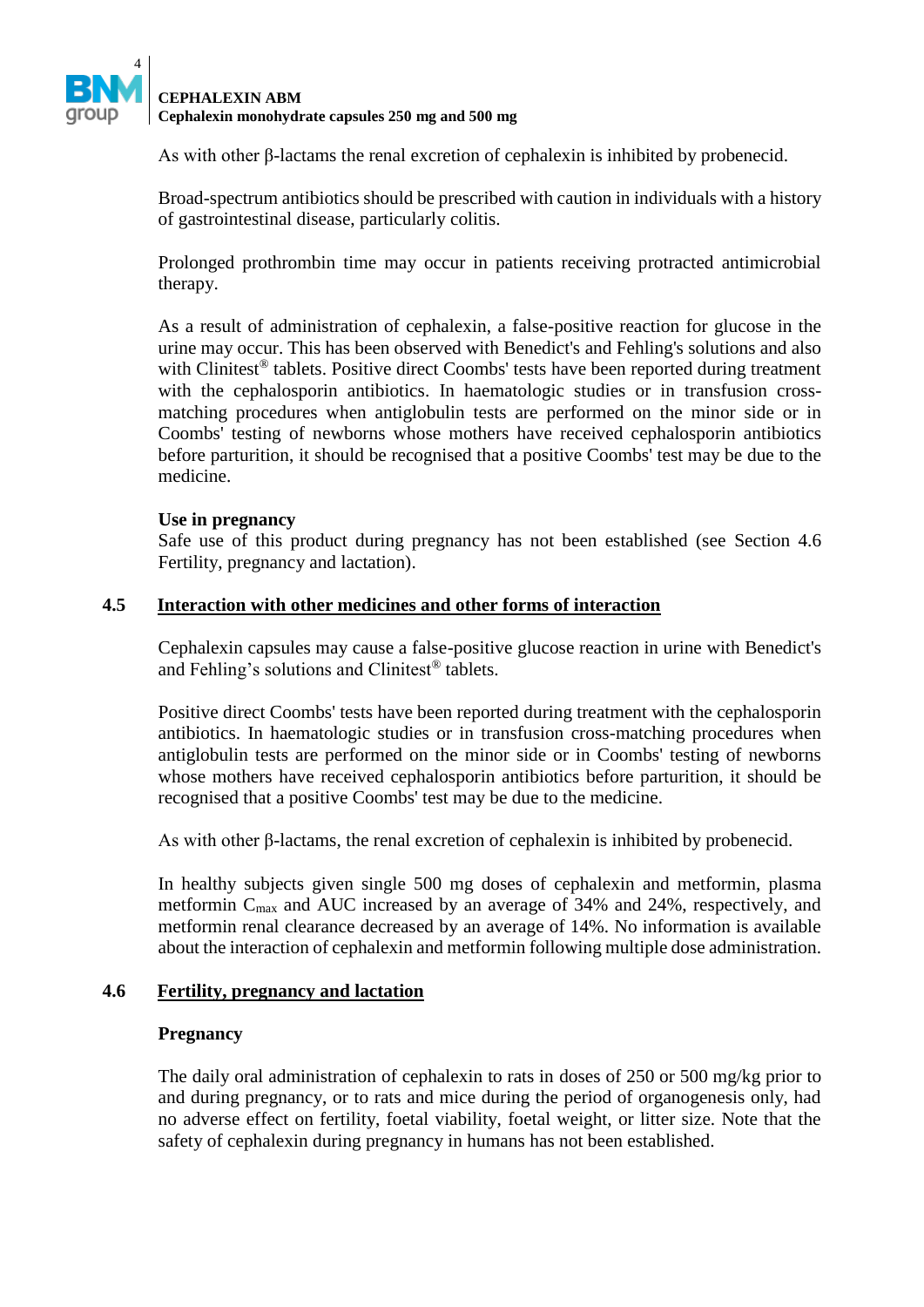

Cephalexin showed no enhanced toxicity in weaning and newborn rats as compared with adult animals. Nevertheless, because the studies in humans cannot rule out the possibility of harm, cephalexin capsules should be used during pregnancy only if clearly needed.

## **Breastfeeding**

The excretion of cephalexin in the milk increased up to 4 hours after a 500 mg dose; the medicine reached a maximum level of 4 mg/L, then decreased gradually, and had disappeared 8 hours after administration. Caution should be exercised when cephalexin is administered to a nursing woman.

## **Fertility**

No information held by the sponsor.

## **4.7 Effects on ability to drive and use machines**

During treatment with cephalexin, undesirable effects may occur (e.g. dizziness), which may influence the ability to drive and use machines. Patients should be cautious when driving or operating machinery.

## **4.8 Undesirable effects**

### *Gastrointestinal*

Symptoms of pseudomembranous colitis may appear either during or after antibiotic treatment. Nausea and vomiting have been reported rarely. The most frequent side effect has been diarrhoea. It was very rarely severe enough to warrant cessation of therapy. Dyspepsia and abdominal pain have also occurred. As with some penicillins and some other cephalosporins, transient hepatitis and cholestatic jaundice have been reported rarely.

#### *Hypersensitivity*

Allergic reactions in the form of rash, urticaria, angioedema, and, rarely, erythema multiforme, Stevens-Johnson Syndrome, or toxic epidermal necrolysis have been observed. These reactions usually subsided upon discontinuation of the medicine. In some of the reactions, supportive therapy may be necessary. Anaphylaxis has also been reported.

#### *Other*

Other reactions have included genital and anal pruritis, genital moniliasis, vaginitis and vaginal discharge, dizziness, fatigue, headache, agitation, confusion, hallucinations, arthralgia, cutaneous vasculitis, arthritis, and joint disorder. Reversible interstitial nephritis has been reported rarely. Eosinophilia, neutropenia, thrombocytopenia, haemolytic anaemia and slight elevations in AST and ALT have been reported.

#### Reporting of suspected adverse reactions

Reporting suspected adverse reactions after authorisation of the medicine is important. It allows continued monitoring of the benefit/risk balance of the medicine. Healthcare professionals are asked to report any suspected adverse reactions <https://nzphvc.otago.ac.nz/reporting/>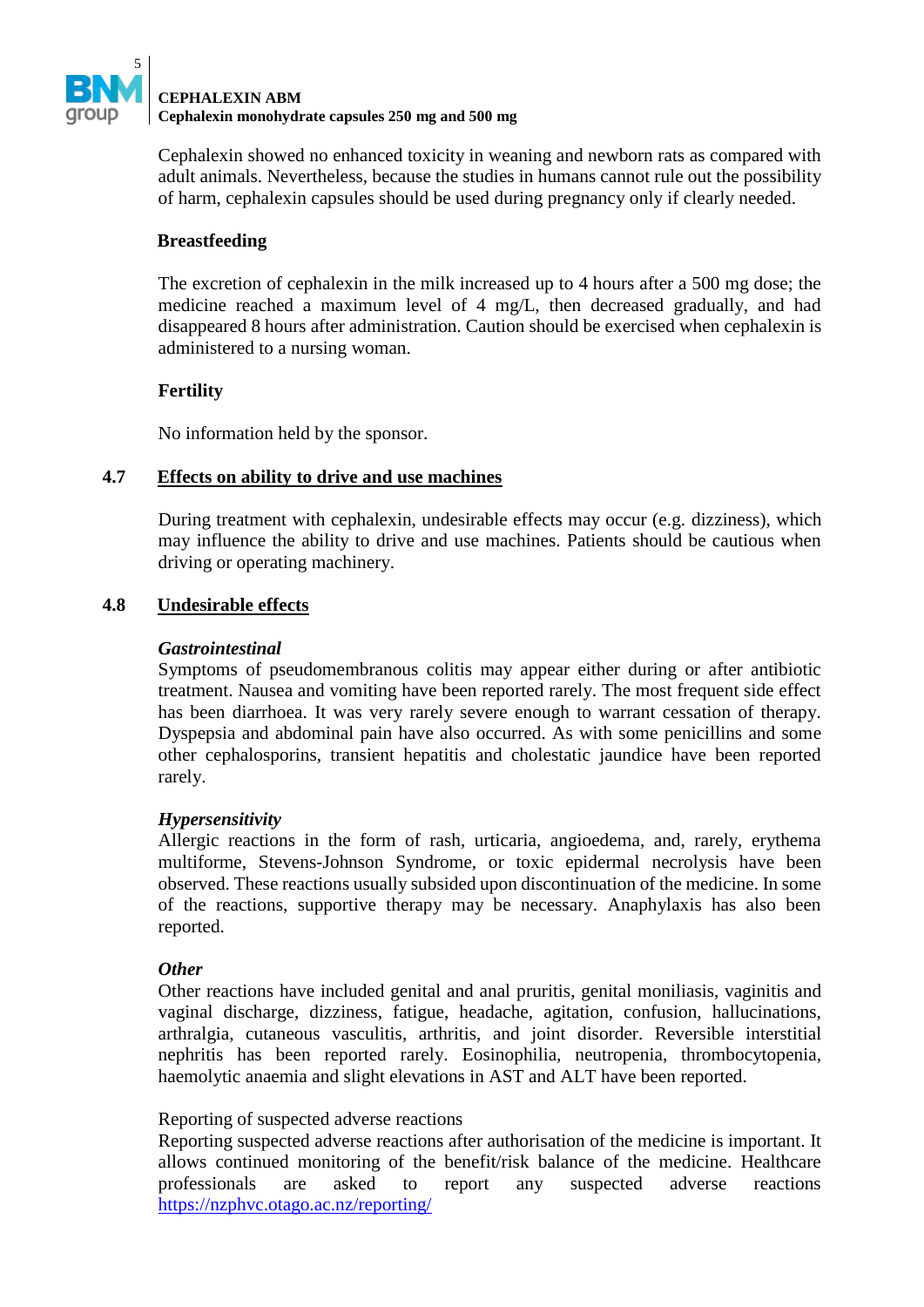

#### **4.9 Overdose**

#### *Signs and Symptoms*

Symptoms of oral overdose may include nausea, vomiting, epigastric distress, diarrhoea, and haematuria. If other symptoms are present, it is probably secondary to an underlying disease state, an allergic reaction, or toxicity due to ingestion of a second medication.

#### *Treatment*

In managing overdosage, consider the possibility of multiple medicine overdoses, interaction among medicines, and unusual medicine kinetics in your patient.

Unless 5 to 10 times the normal dose of cephalexin has been ingested, gastrointestinal decontamination should not be necessary. Protect the patient's airway and support ventilation and perfusion. Meticulously monitor and maintain, within acceptable limits, the patient's vital signs, blood gases, serum electrolytes, etc. Absorption of medicines from the gastrointestinal tract may be decreased by giving activated charcoal, which, in many cases, is more effective than emesis or lavage; consider charcoal instead of or in addition to gastric emptying. Repeated doses of charcoal over time may hasten elimination of some medicines that have been absorbed. Safeguard the patient's airway when employing gastric emptying or charcoal. Forced diuresis, peritoneal dialysis, haemodialysis, or charcoal haemoperfusion have not been established as beneficial for an overdose of cephalexin; however, it would be extremely unlikely that one of these procedures would be indicated. The oral median lethal dose of cephalexin in rats is 5,000 mg/kg.

For advice on the management of overdose please contact the National Poisons Centre on 0800 POISON (0800 764766).

# **5 PHARMACOLOGICAL PROPERTIES**

#### **5.1 Pharmacodynamic properties**

Pharmacotherapeutic group: antibacterials, first generation cephalosporins ATC code: J01DB01

Cephalexin is a 7-(D-α-amino-α-phenylacetamido)-3-methyl-3-cephem-4-carboxylic acid monohydrate. Cephalexin has the molecular formula  $C_{16}H_{17}N_3O_4S \cdot H_2O$  and the molecular weight is 365.4.

The nucleus of cephalexin is related to that of other cephalosporin antibiotics. The compound is a zwitterion; i.e. the molecule contains both a basic and an acidic group. The isoelectric point of cephalexin in water is approximately 4.5 to 5. The crystalline form of cephalexin which is available is a monohydrate. It is a white crystalline solid having a bitter taste. Solubility in water is low at room temperature; 1 or 2 mg/mL may be dissolved readily, but higher concentrations are obtained with increasing difficulty.

The cephalosporins differ from penicillins in the structure of the bicyclic ring system. Cephalexin has a D-phenylglycyl group as substituent at the 7-amino position and an unsubstituted methyl group at the 3-position.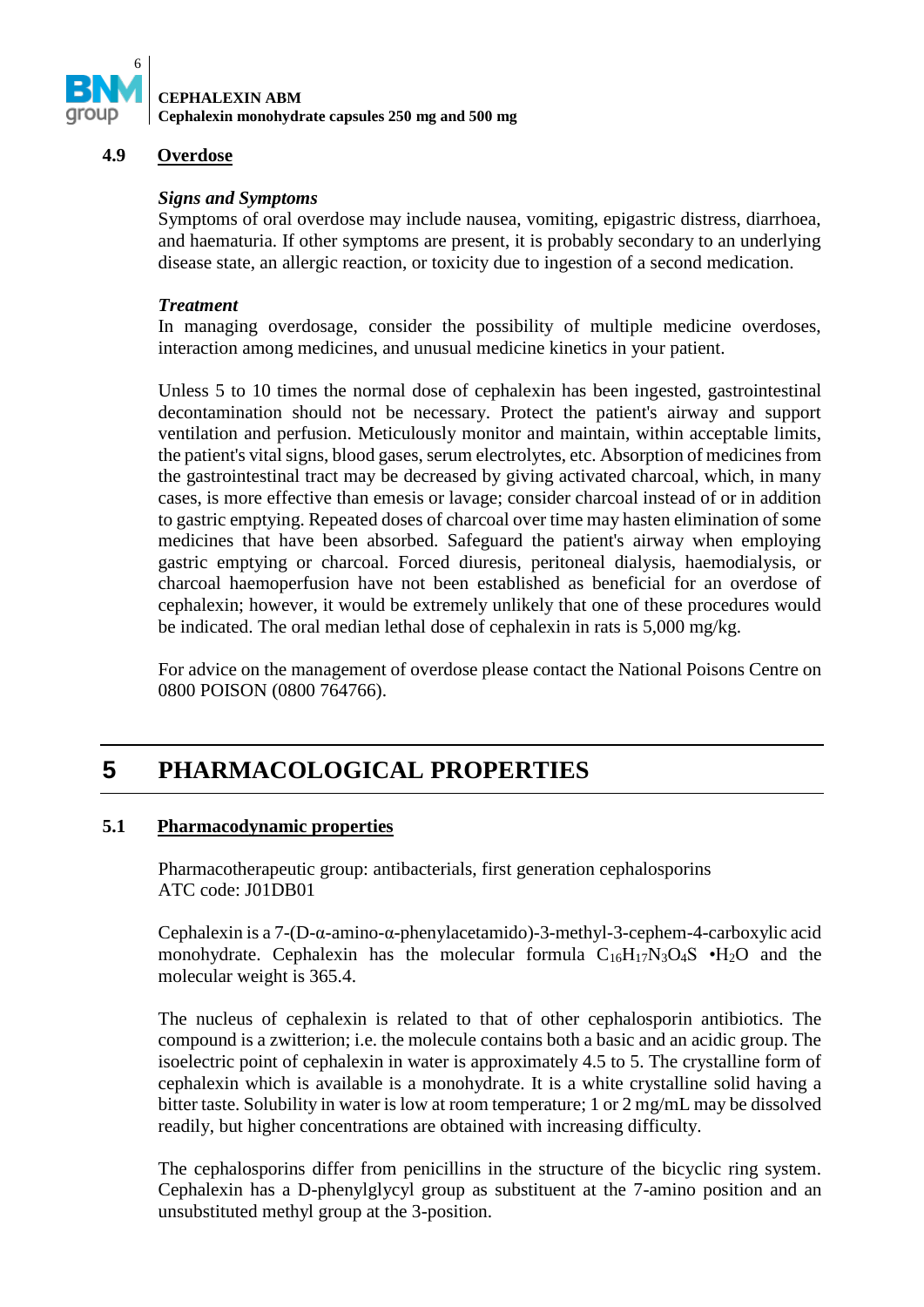

#### **Mechanism of action**

Cephalexin is a semi-synthetic cephalosporin antibiotic intended for oral administration.

### **Microbiology -** *In vitro* **tests**

*In vitro* tests demonstrate that the cephalosporins are bactericidal because of their inhibition of cell-wall synthesis. Cephalexin has been shown to be active against most strains of the following microorganisms both *in vitro* and in clinical infections as described in the Section 4.1 Therapeutic indications.

#### **Aerobes, Gram-positive:**

*Staphylococcus aureus* (including penicillinase-producing strains) *Staphylococcus epidermidis* (penicillin-susceptible strains) *Streptococcus pneumoniae Streptococcus pyogenes*

#### **Aerobes, Gram-negative:**

*Escherichia coli Haemophilus influenza Klebsiella pneumoniae Moraxella catarrhalis Proteus mirabilis*

Note: Methicillin-resistant staphylococci and most strains of enterococci (*Enterococcus faecalis*) are resistant to cephalosporins including cephalexin. Penicillin-resistant *Streptococcus pneumoniae* is usually cross-resistant to beta-lactam antibiotics. It is not active against most strains of *Enterobacter* spp., *Morganella morganii* and *Proteus vulgaris*. It has no activity against *Pseudomonas* spp. or *Acinetobacter calcoaceticus*.

#### **Susceptibility Tests - Diffusion techniques**

Quantitative methods that require measurement of zone diameters provide reproducible estimates of susceptibility of bacteria to antimicrobial compounds. One such standardised procedure<sup>1</sup> that has been recommended for use with discs to test the susceptibility of microorganisms to cephalexin uses the 30 mcg cephalothin disc. Interpretation involves correlation of the diameter obtained in the disc test with the minimum inhibitory concentration (MIC) for cephalexin.

Reports from the laboratory providing results of the standard single-disc susceptibility test with a 30 mcg cephalothin disc should be interpreted according to the following criteria:

| <b>Zone Diameter (mm)</b>   | <b>Interpretation</b> |
|-----------------------------|-----------------------|
| Greater than or equal to 18 | (S) Susceptible       |
| 15-17                       | (I) Intermediate      |
| Less than or equal to 14    | (R) Resistant         |

A report of "Susceptible" indicates that the pathogen is likely to be inhibited by usually achievable concentrations of the antimicrobial compound in blood. A report of "Intermediate" indicates that the result should be considered equivocal, and, if the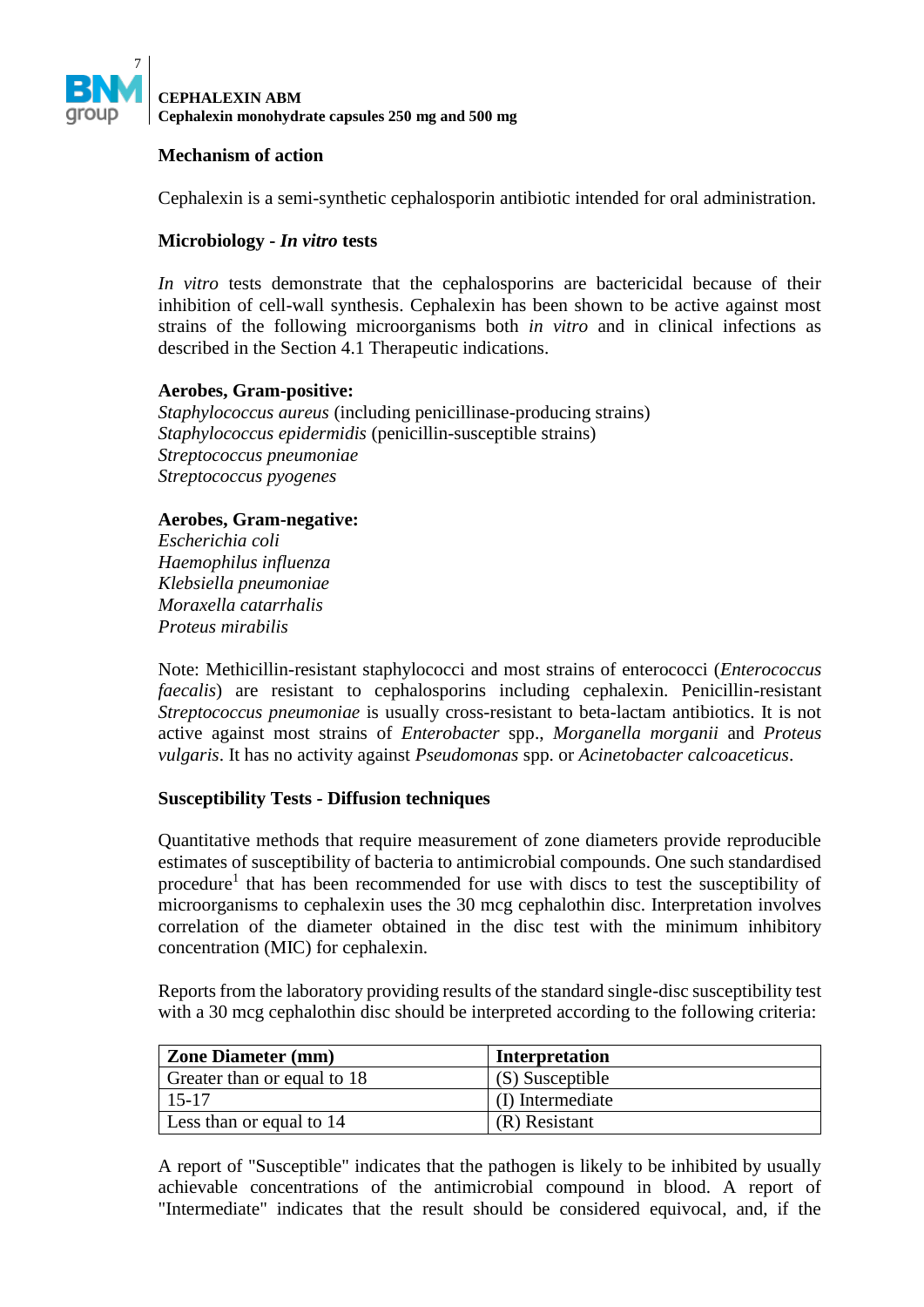

## **CEPHALEXIN ABM**

**Cephalexin monohydrate capsules 250 mg and 500 mg**

microorganism is not fully susceptible to alternative, clinically feasible medicine, the test should be repeated. This category implies possible clinical applicability in body sites where the drug is physiologically concentrated or in situations where high dosage of medicine can be used. This category also provides a buffer zone that prevents small uncontrolled technical factors from causing major discrepancies in interpretation. A report of "Resistant" indicates that usually achievable concentrations of the antimicrobial compound in the blood are unlikely to be inhibitory and that other therapy should be selected.

Measurement of MIC or MBC and achieved antimicrobial compound concentrations may be appropriate to guide therapy in some infections (See Section 5.2 Pharmacokinetic properties for information on drug concentrations achieved in infected body sites and other pharmacokinetic properties of this antimicrobial medicine.)

Standardised susceptibility test procedures require the use of laboratory control microorganisms. The 30 mcg cephalothin disc should provide the following zone diameters in these laboratory test quality control strains:

| <b>Microorganism</b>      | <b>Zone Diameter (mm)</b> |
|---------------------------|---------------------------|
| <i>E. coli ATCC 25922</i> | $15 - 21$                 |
| S. aureus ATCC 25923      | -29-37                    |

*<sup>1</sup>National Committee for Clinical Laboratory Standards. Performance Standards for Antimicrobial Disc Susceptibility Tests--5th ed. Approved Standard NCCLS Document M2-A5, Vol 13, No 24, NCCLS, Villanova, PA, 1993.* 

## **Dilution techniques**

Quantitative methods that are used to determine MICs provide reproducible estimates of the susceptibility of bacteria to antimicrobial compounds. One such standardised procedure uses a standardised dilution method<sup>2</sup> (broth, agar, microdilution) or equivalent with cephalothin powder. The MIC values obtained should be interpreted according to the following criteria:

| $ML$ (mcg/mL)              | <b>Interpretation</b> |
|----------------------------|-----------------------|
| Greater than or equal to 8 | (S) Susceptible       |
|                            | (I) Intermediate      |
| Less than or equal to 32   | $(R)$ Resistant       |

Interpretation should be as stated above for results using diffusion techniques.

As with standard diffusion techniques, dilution methods require the use of laboratory control microorganisms. Standard cephalothin powder should provide the following MIC values:

| Microorganism          | MIC (mcg/mL) |
|------------------------|--------------|
| E. coli ATCC 25922     | $4 - 16$     |
| E. faecalis ATCC 29212 | 8-32         |
| S. aureus ATCC 29213   | $0.12 - 0.5$ |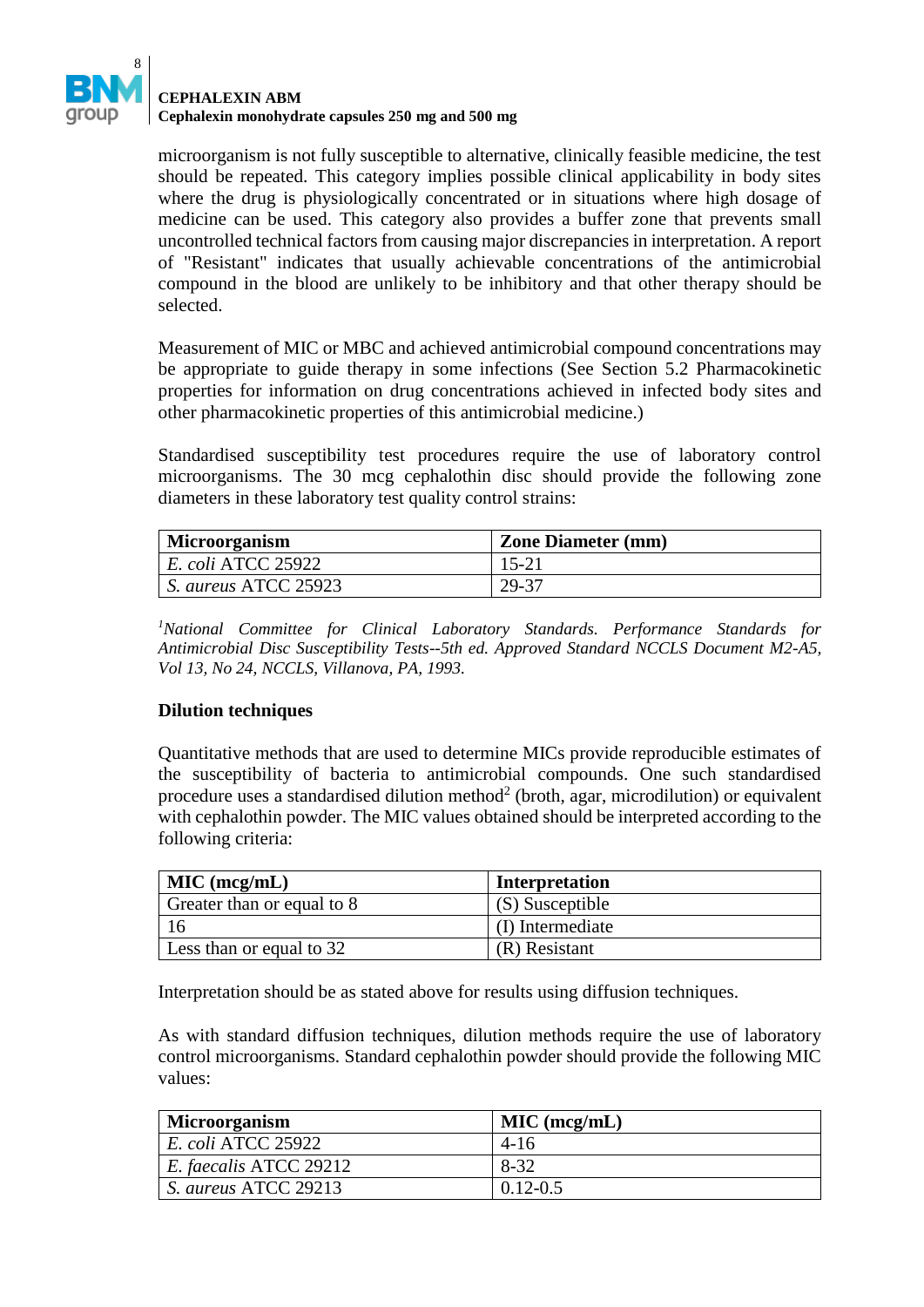

*<sup>2</sup>National Committee for Clinical Laboratory Standards. Methods for Dilution Antimicrobial Susceptibility Tests for Bacteria That Grow Aerobically--3rd ed. Approved Standard NCCLS Document M7-A3, Vol 13, No 25, NCCLS, Villanova, PA, 1993.* 

## **5.2 Pharmacokinetic properties**

### **Absorption**

Cephalexin is acid stable and may be given without regard to meals. It is rapidly absorbed after oral administration. Following doses of 250 mg, 500 mg, and 1 g, average peak serum levels of approximately 9, 18 and 32 mg/L respectively were obtained at one hour. Measurable levels were present six hours after administration.

## **Elimination**

Cephalexin is excreted in the urine by glomerular filtration and tubular secretion. Studies showed that over 90% of the medicine was excreted unchanged in the urine within 8 hours. During this period, peak urine concentrations following the 250 mg, 500 mg and 1 g doses were approximately 1000, 2200, and 5000 mg/L respectively.

## **5.3 Preclinical safety data**

No further data of relevance.

# **6 PHARMACEUTICAL PARTICULARS**

## **6.1 List of excipients**

Microcrystalline cellulose Magnesium stearate

## **6.2 Incompatibilities**

Not applicable

## **6.3 Shelf life**

24 months

## **6.4 Special precautions for storage**

Store below 30°C

## **6.5 Nature and contents of container**

Blister packs of 20 capsules